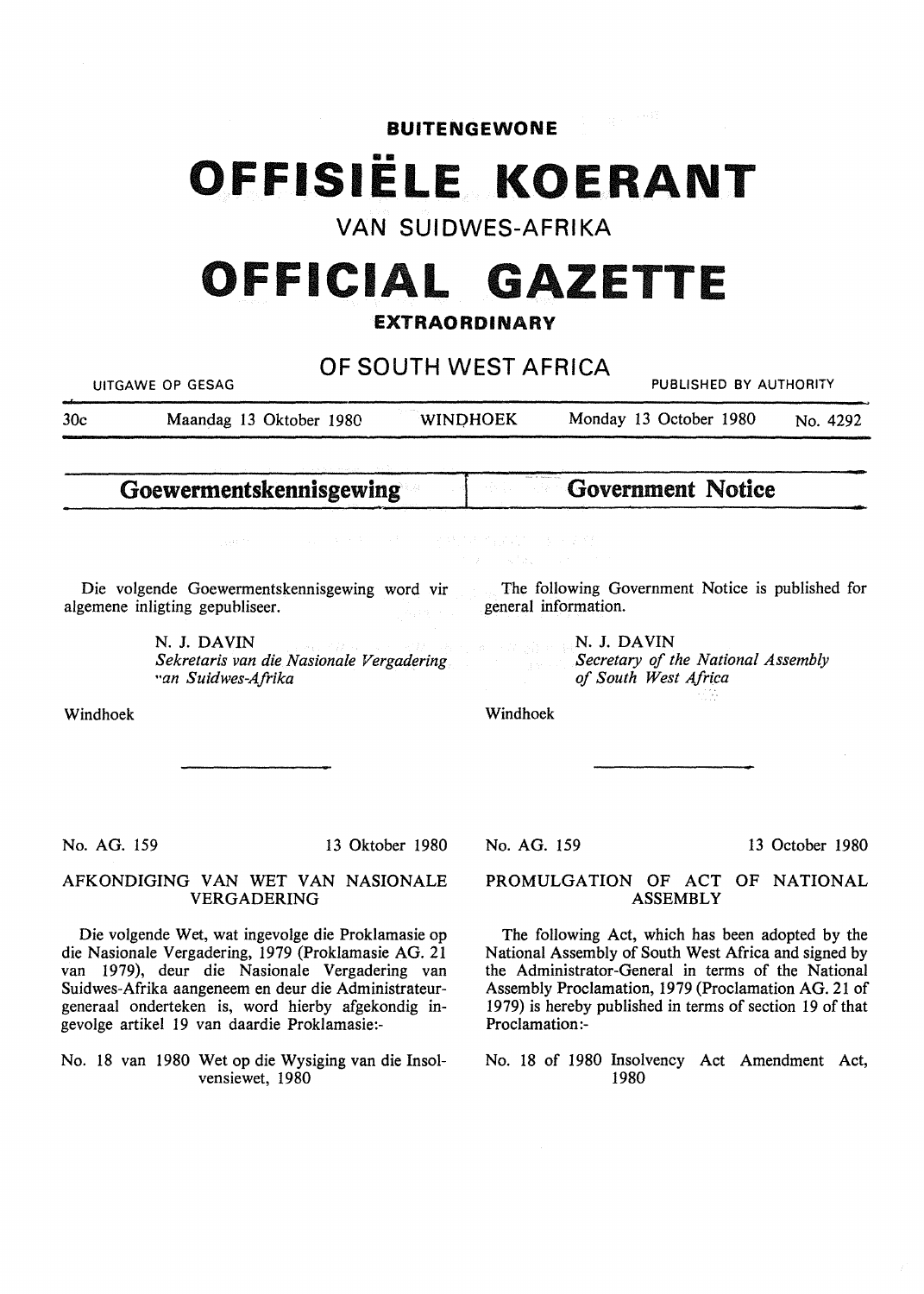## **Wet No. 18, 1980 WET OP DIE WYSIGING VAN DIE INSOLVENSIE-WET, 1980**

*(Afrikaanse teks deur die Administrateur-generaa/ onderteken op* 7 *Oktober 1980)* 

### **WET**

**Om voorsiening te maak vir die toepassing van die** In**solvensiewysigingswet, 1980,** in **Suidwes-Afrika, en vir aangeleenthede wat daarmee** in **verband staan.** 

DAAR WORD BEPAAL deur die Nasionale Vergadering van Suidwes-Afrika, soos volg :-

Toepassing van Wet 78 van 1980 in Suidwes-Afrika.

L Die Insolvensiewysigingswet, 1980, is in die gebied Suidwes-Afrika van toepassing.

Kort titel en inwerkingtreding.

2. Hierdie Wet heet die Wet op die Wysiging van die Insotvensiewet, 1980, en word geag op 25 Junie 1980 in werking te getree het.

Ale and an world and

 $\mathcal{A}(\mathcal{Y}) = \mathop{\mathrm{dist}}\nolimits(\mathcal{Y} \otimes \mathcal{Y}) \qquad \mathcal{A}(\mathcal{Y}) = \mathop{\mathrm{dist}}\nolimits(\mathcal{Y}) = \mathop{\mathrm{dist}}\nolimits(\mathcal{Y} \otimes \mathcal{Y})$ 

on a considerable tek a son da entre perteccen

an Shiriki (1968) a comhairle an 1990.<br>Ceann a bha Meille a bhean An Baile Ban man en parte de l'apprentier en la constitut (2)